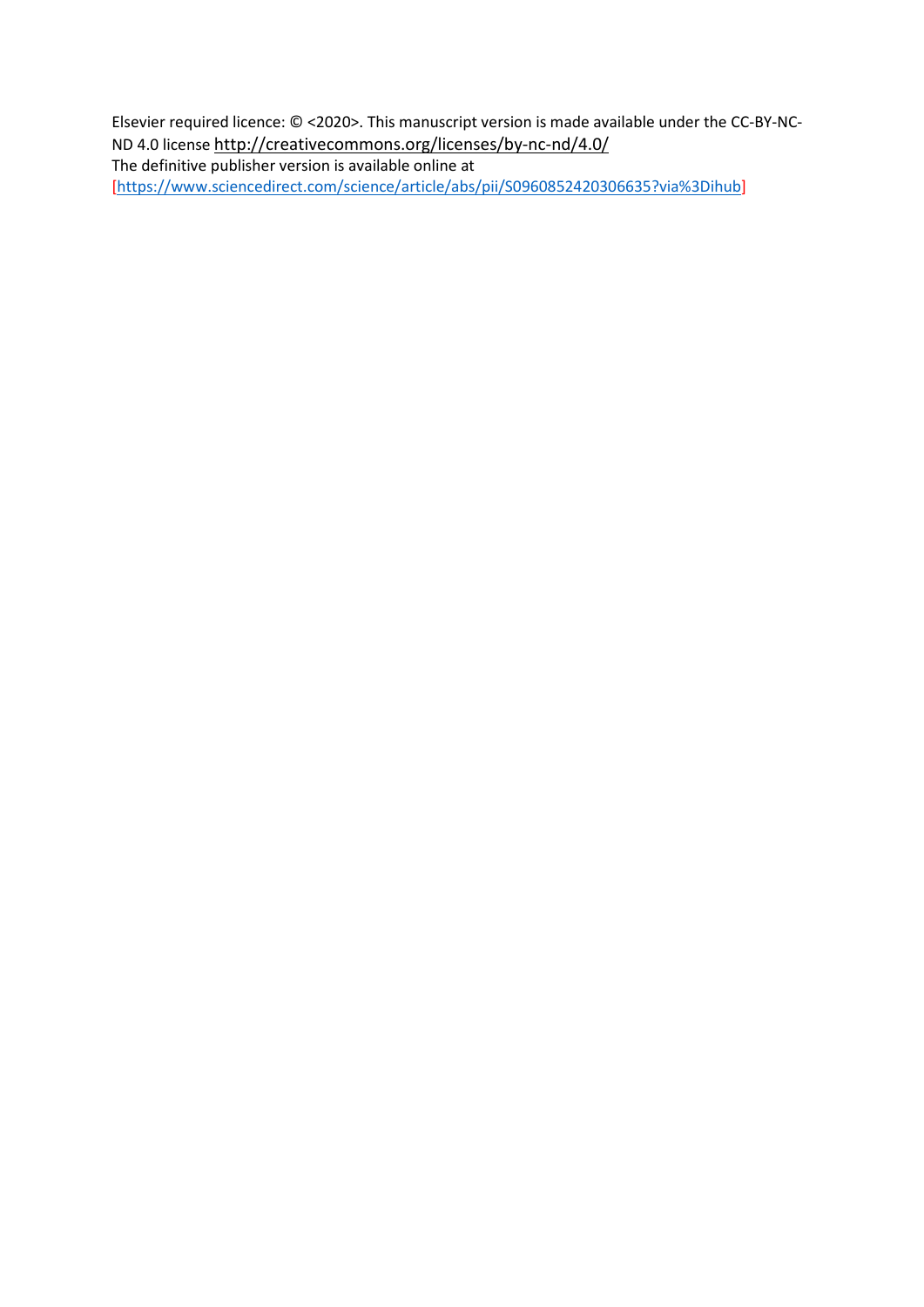# **Modeling water flux in osmotic membrane bioreactor by adaptive network-based fuzzy inference system and artificial neural network**

Ahmad Hosseinzadeh<sup>a</sup>, John L. Zhou<sup>a\*</sup>, Ali Altaee<sup>a</sup>, Mansour Baziar<sup>b</sup>, Xiaowei Li<sup>c</sup>

a Centre for Green Technology, School of Civil and Environmental Engineering, University of Technology Sydney, NSW 2007, Australia

<sup>b</sup> Ferdows School of Paramedical and Health, Birjand University of Medical Sciences, Birjand, Iran

<sup>c</sup> School of Environmental and Chemical Engineering, Organic Compound Pollution Control Engineering, Ministry of Education, Institute for the Conservation of Cultural Heritage, Shanghai University, Shanghai, 200444, PR China

\*Correspondence author:

Prof John L. Zhou, email: Junliang.zhou@uts.edu.au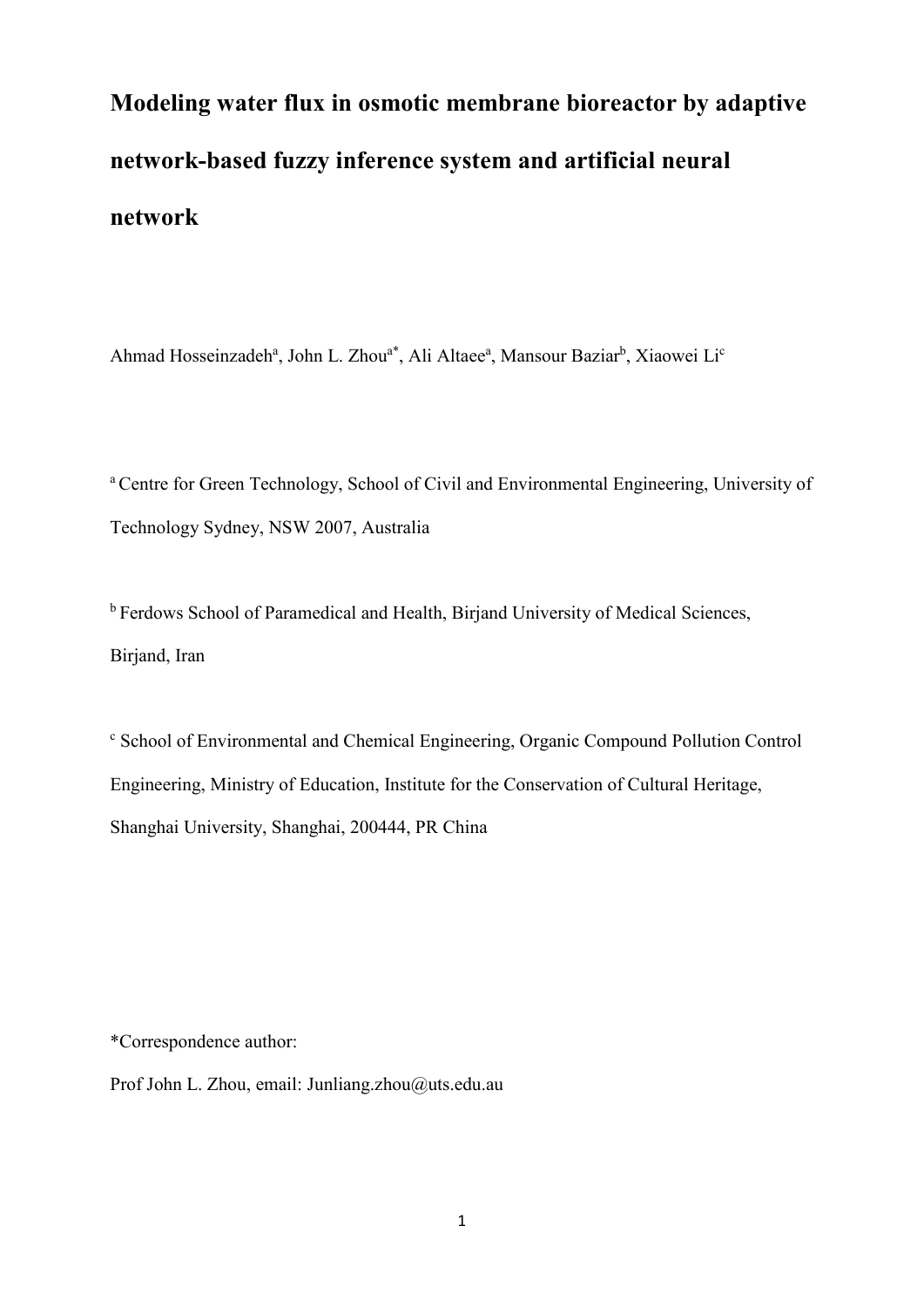## **Abstract**

Osmotic Membrane Bioreactor (OMBR) is an emerging technology for wastewater treatment with membrane fouling as a major challenge. This study aims to develop Adaptive Networkbased Fuzzy Inference System (ANFIS) and Artificial Neural Network (ANN) models in simulating and predicting water flux in OMBR. Mixed liquor suspended solid (MLSS), electrical conductivity (EC) and dissolved oxygen (DO) were used as model inputs. Good prediction was demonstrated by both ANFIS models with *R2* of 0.9755 and 0.9861, and ANN models with  $R^2$  of 0.9404 and 0.9817, for thin film composite (TFC) and cellulose triacetate (CTA) membranes, respectively. The root mean square error for TFC (0.2527) and CTA (0.1230) in ANFIS models was lower than in ANN models at 0.4049 and 0.1449. Sensitivity analysis showed that EC was the most important factor for both TFC and CTA membranes in ANN models, while EC (TFC) and MLSS (CTA) are key parameters in ANFIS models.

*Keywords:* OMBR; Water flux; Membrane process; Modeling; ANFIS, ANN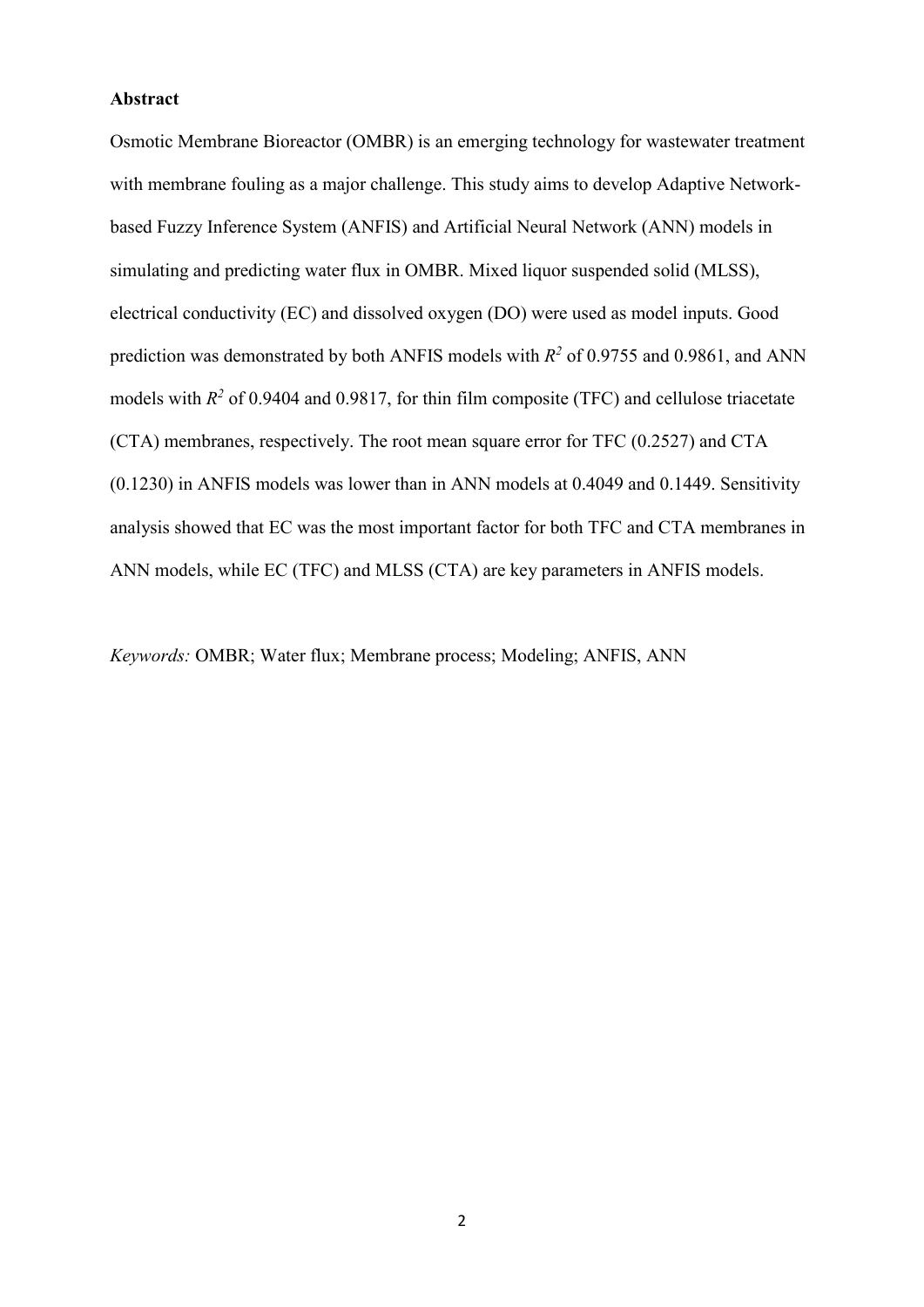## **1. Introduction**

Water borne diseases are the main cause of 3.4 million human death, mostly children, based on the World Water Development Report 2018 (Yanar et al., 2020). Providing clean water for all people is therefore critical to protect human wellbeing. However, considering water scarcity in the world and necessity to treat water and wastewater including desalination to provide the required clean water, the major problem is the energy consumption required for the water and wastewater treatment processes (Liu et al., 2020; Yanar et al., 2020). In order to provide clean drinking water from wastewater and saline water sources, membrane-based purification systems are considered as promising technologies (Luo et al., 2018). These include microfiltration, nanofiltration, ultrafiltration, reverse osmosis, forward osmosis (FO), membrane distillation and membrane bioreactors (MBRs) (Aftab et al., 2017; Tow et al., 2018; Wu et al., 2020).

The integration of FO systems into the traditional biological processes has been proposed as an emerging technology in wastewater treatment, which is known as Osmotic Membrane Bioreactor (OMBR). In this process, the osmotic pressure differences between feed and draw solutions (DS) in both internal and external sides of a semi-permeable FO membrane extract water from feed solution (Cornelissen et al., 2008). However, DS reverse permeation causes salinity build-up detected by mixed liquor electrical conductivity (EC) as a challenging problem in OMBR, which can be adjusted by installing a microfiltration system in FO-MBR process not to adversely affect the biological process (Pathak et al., 2018). Mixed liquor suspended solid (MLSS) is another important parameter in such combined membrane and biological processes affecting wastewater treatment as well as membrane fouling (Aftab et al., 2017). In comparison to MBRs, OMBRs take advantage of better-quality product water, more fouling reversibility and less tendency of membrane fouling (Wang et al., 2016). It is worth highlighting that there are advantages for all of the membrane technologies such as higher purification efficiency, lower sludge production, less chemical additives, more flexibility and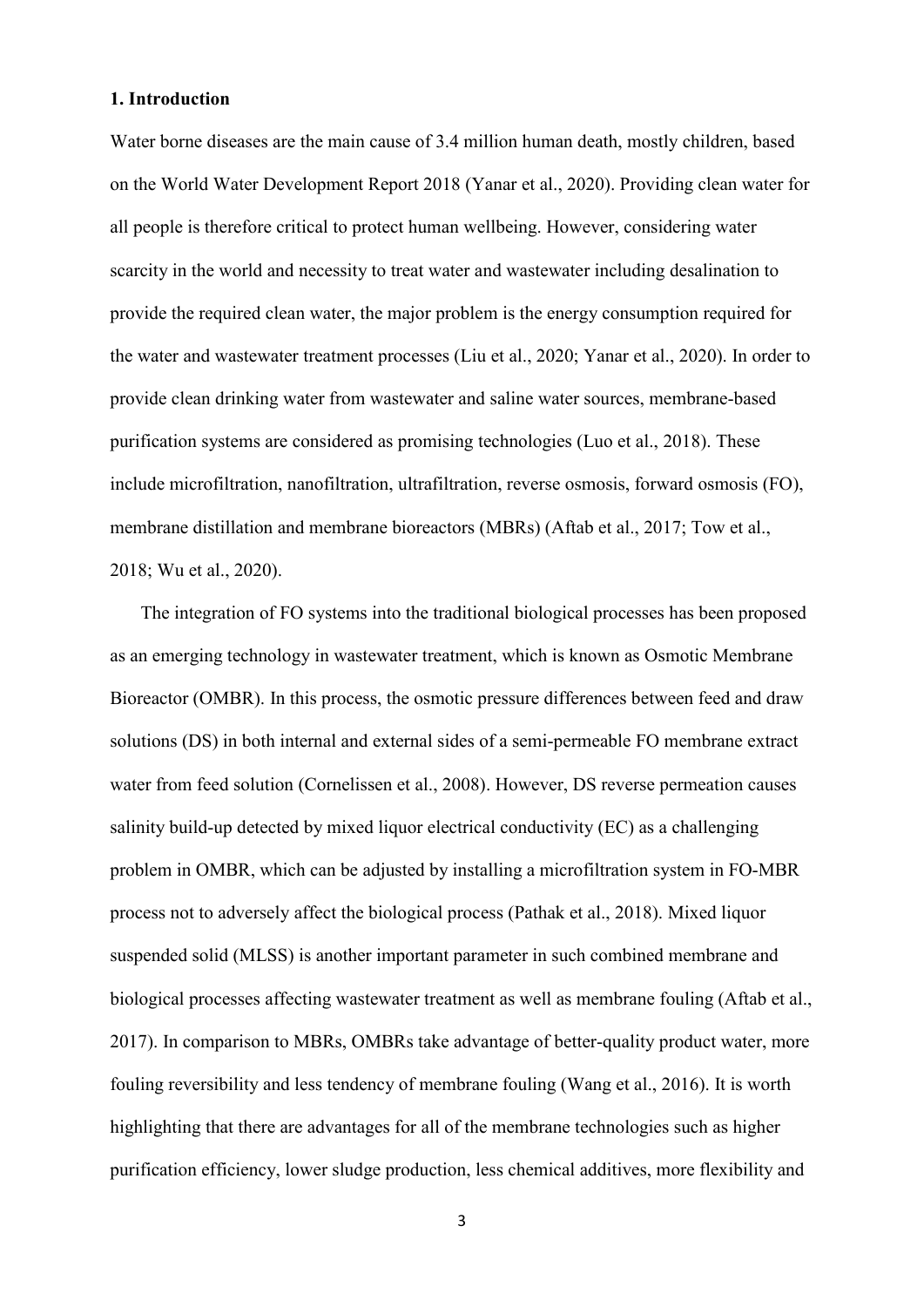less footprint than conventional biological methods (Chen et al., 2020a; Ibrar et al., 2020; Wu et al., 2020). However, the main restriction of these technologies is membrane fouling (Chen et al., 2020b; Ibrar et al., 2020). Fouling minimization and consequently augmentation of water flux are considered as the most important targets in the OMBR process (Tran et al., 2019). The presence of particulate, colloid and dissolved substances coupled with water-borne microorganisms in the influent is the main cause of the membrane fouling (Kochkodan and Hilal, 2015; Kwan et al., 2015; She et al., 2016; Zhao et al., 2012). Membrane fouling can be classified into four main categories, i.e. microbial, organic, inorganic or mineral and colloidal fouling (She et al., 2016; Tijing et al., 2015). However, in FO part of the OMBR process, concentration polarization (CP) is regarded as the main reason for the reduction in water flux compared to theoretical calculation. CP can be classified into dilutive external and internal CP, and concentrative external and internal CP. Among all types of CPs, dilutive internal concentration polarization (DICP) has the most detrimental effect on the performance of the FO process and is the main reason for sharp reduction in water flux. This is due to the fact that the more diluted the draw solution, the more diminution in osmotic driving force will occur (Arjmandi et al., 2020). Besides, aeration has demonstrated a critical role for fouling prevention in membrane processes, due to the great shear force induced on the membrane surface by air bubbles. The shear stress increases with the aeration rate, hence reducing membrane fouling (Johir et al., 2012). Regarding the effect of MLSS on membrane fouling, it is notable that due to the diversity and complexity of the biological sludge, the effectiveness of this parameter depends on other factors such as biomass properties and polymer components. However, there is an overall direct relationship between the concentration of MLSS and fouling in membrane biological systems (Le-Clech et al., 2003). Thus, these parameters play important roles in the evolution of the OMBR process. The effects of fouling on membrane treatment technologies include lower water quality, less water permeability, shorter membrane life and higher transmembrane pressure (Liu et al., 2020; She et al., 2016;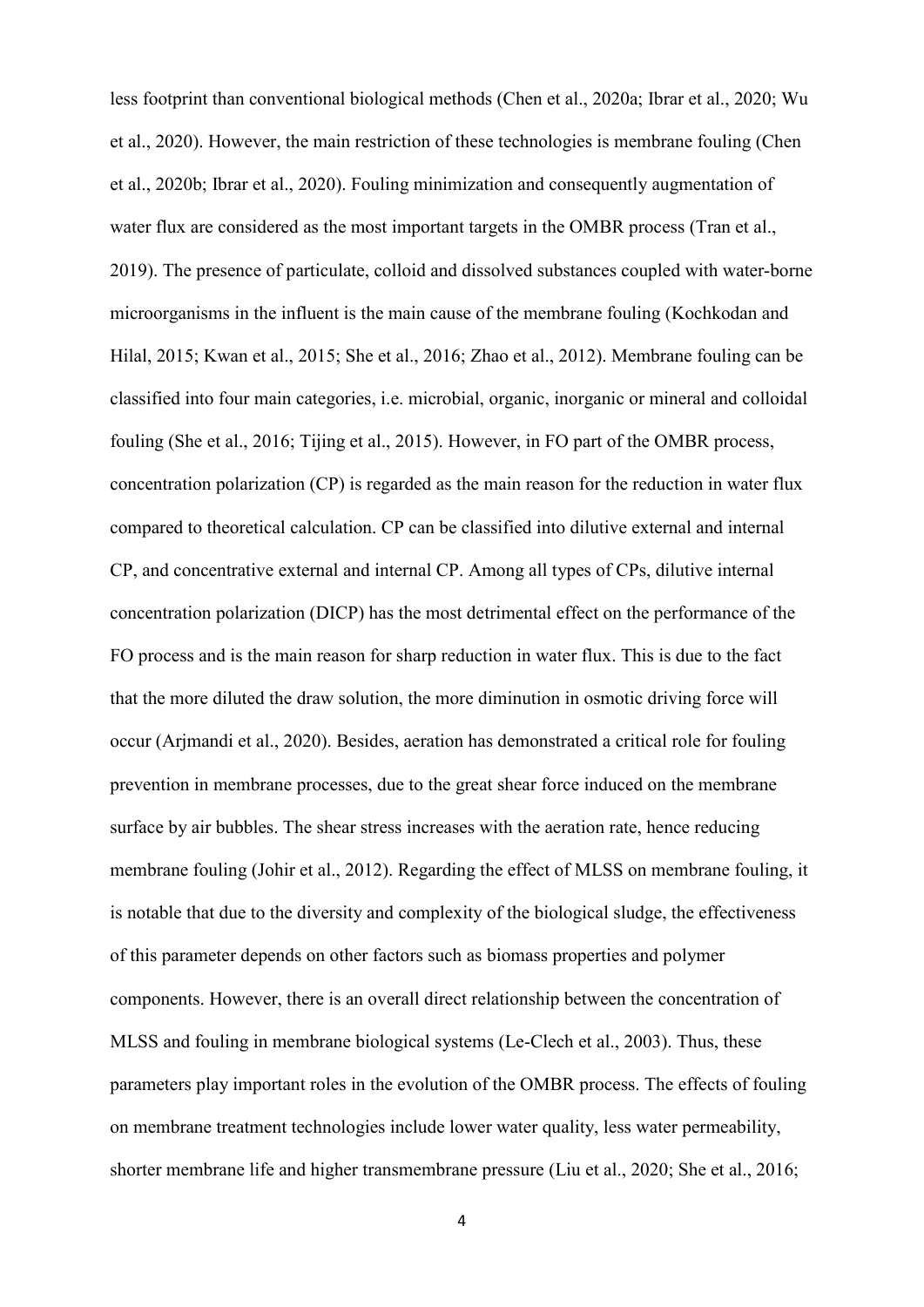Sun et al., 2015). In addition, fouling increases both the operational and capital costs in membrane technologies (Fenu et al., 2010). Different methods have been applied to mitigate membrane fouling such as application of various nanomaterials in membrane structures (Guo et al., 2019; Wen et al., 2019), chemical treatment, hydraulic cleaning like backwashing and membrane relaxation (Cai and Liu, 2016; Guo et al., 2019; Linares et al., 2016; Woo et al., 2015), air scouring (González et al., 2018), optimization of operating conditions (Bunani et al., 2018), anti-biofouling membrane development (Karkhanechi et al., 2014) and process design modification (Stoller et al., 2013). Therefore, the control of membrane fouling resulting in stable production of the water flux has great importance for maintaining OMBR performance.

As the OMBR process is highly complex, its performance is very difficult to predict due to the lack of sufficient knowledge about different parameters. Therefore, more efficient options are needed to predict the membrane process performance, in particular OMBR (Sargolzaei et al., 2012; Zuthi et al., 2017). To date, studies on modeling the OMBR process are scarce.

As a flexible and effective modeling method, Artificial Neural Network (ANN) can learn the linear and nonlinear correlations between different variables from a set of data. In addition, this procedure is able to model various processes without the full understanding of mathematical background and nature of complicated mechanisms of various processes (Hosseinzadeh et al., 2020). Furthermore, Adaptive Network-based Fuzzy Inference System (ANFIS), which is a combination of fuzzy logic and ANN, benefits from the learning ability of ANN and is proposed as a more powerful procedure to generate results that are more accurate than ANN (Rego et al., 2018). In fuzzy logic applications, a group of IF-THEN rules is generated by the knowledge of the user; however, the group of these rules in ANFIS application is produced from the pairs of input-output in the dataset by the system based on the learning ability of ANN in ANFIS. Several studies applied ANFIS and ANN models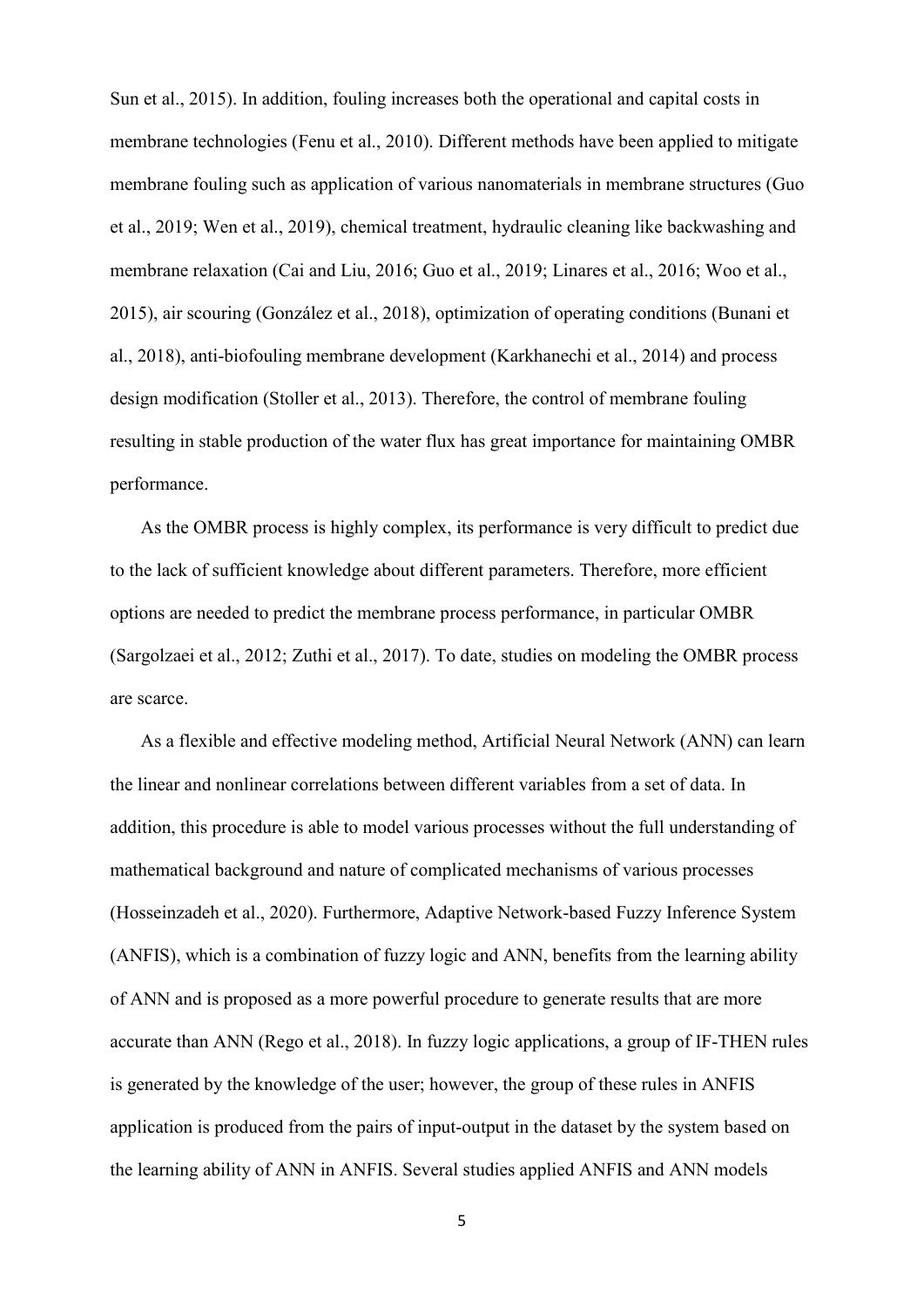simultaneously to predict different parameters in various fields and showed different performances in different applications (Dashti et al., 2018; Rahmanian et al., 2012); however, there has been no such study in using these two models to assess the performance of membrane technologies for water and wastewater treatment. Currently, cellulose triacetate (CTA) and thin film composite (TFC) are the most widely used membranes in the FO process (Pathak et al., 2018; Ibrar et al., 2020). This study aims to develop ANFIS and ANN models to simulate and predict the water flux by these two popular membranes in the OMBR process under various conditions of MLSS, EC and DO. In addition, the performance of ANN and ANFIS models was compared in their application, and the importance of the key parameters was determined using sensitivity analysis.

#### **2. Materials and methods**

# **2.1. Data collection and processing**

In this work, results from published studies are used for model development and simulation. After a detailed literature review regarding the OMBR process, only four relevant datasets (Zhang et al., 2017; Zhu et al., 2018; Luo et al., 2015) were found with comparable conditions in terms of the aerobic condition, application of both FO and microfiltration in MBR for controlling the salinity, use of NaCl solution as draw solution, having suspended MLSS without any media and FO mode. Of the four datasets extracted from various studies on OMBR, two of which were regarding the performance of CTA membrane (Luo et al., 2015; Zhang et al., 2017) and the others were for TFC membrane (Zhang et al., 2017; Zhu et al., 2018). It should be stressed that all of the extracted data were for the same period of OMBR process from the beginning up to membrane cleaning. For data processing, all of the input data were randomized in the range of 0.1 to 0.9 using equation 1 (Hosseinzadeh et al., 2020):  $x_i$  normalized proportion =  $\frac{x_i$ –data minimum value  $(0.9 - 0.1) + 0.1$  (1)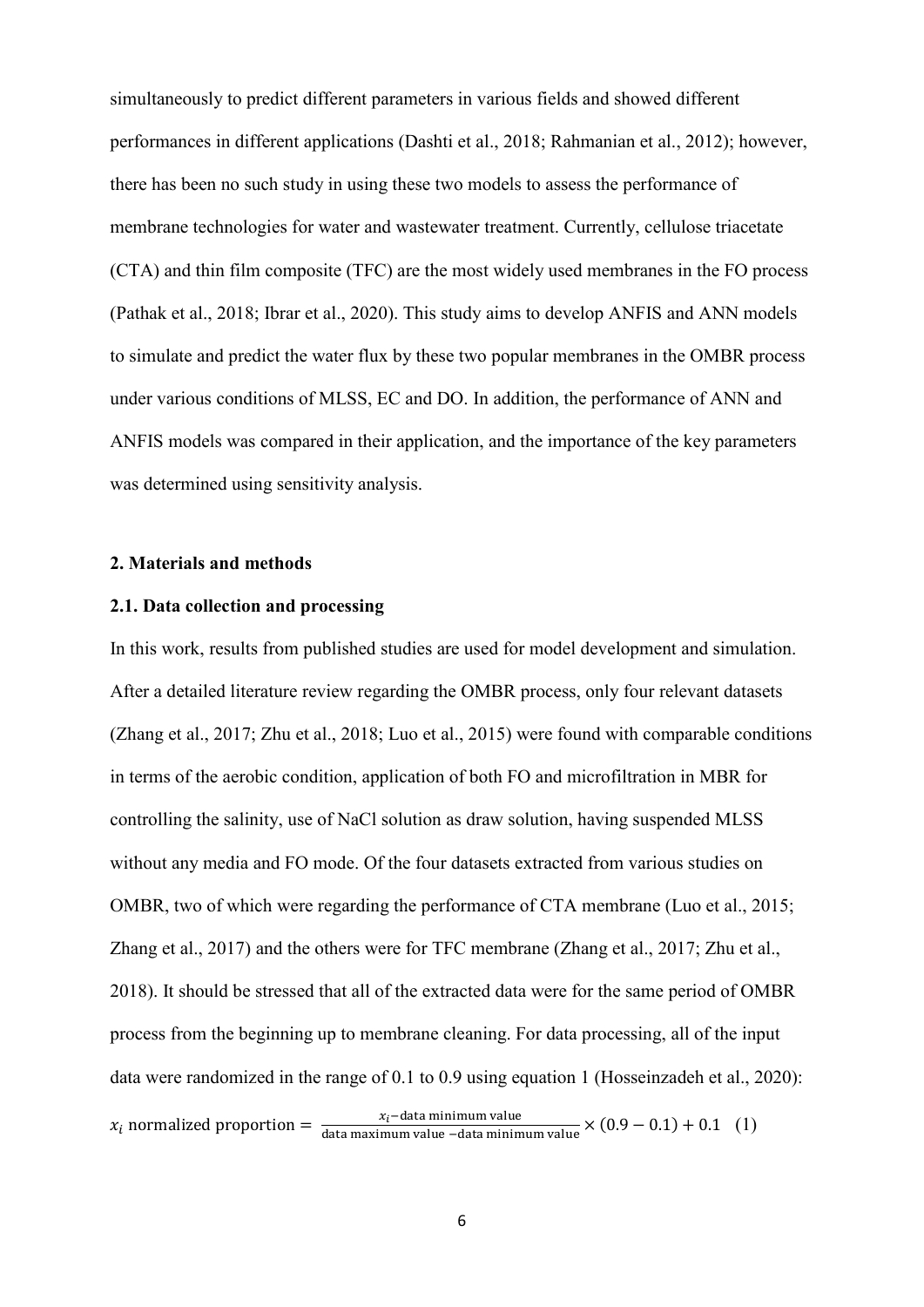Data normalization was carried out to prevent over-training and to decrease the computational complexity. However, the output data were not normalized.

#### **2.2. Artificial neural network**

In this study, a feed-forward ANN model was used to simulate water flux in the OMBR process. During model structure design, the number of neurons in input and output layers were determined according to the number of input and output variables. With loading different neurons in hidden layer of ANN model along with various training procedures, a large number of neural networks were designed and evaluated. The accuracy of these models in training, validation and test phases was calculated by  $R^2$  and mean square error (MSE) as statistical indices based on which the best model was selected. For modeling, all data were divided into two sections of 80% and 20%; the first section (i.e. 80%) was used for training, validation and test with portions of 70%, 15% and 15%, respectively; and the rest (20%) was applied for an additional test. To choose the best training algorithm, four backpropagation training algorithms including Levenberg-Marquardt (trainlm), resilient back-propagation (trainrp), scaled conjugate gradient (trainscg) and gradient descent with momentum (traingdm) were applied with the same initial input data. In addition, a linear transfer function (purelin) and tangent sigmoid transfer function (tansig) were employed in output and hidden layers, respectively. Using MSE equation (Table 1), the values of MSE were calculated. To obtain the most appropriate number of neurons applied, the neurons with different numbers ranging from 1 to 20 in the hidden layer of the neural networks were studied. In addition, this modeling was performed with ten replications in all three phases of training, validation and testing of the network to mitigate the errors and to increase the estimation accuracy of the network weights as well as output predictions.

# **2.3. Adaptive neuro fuzzy inference system**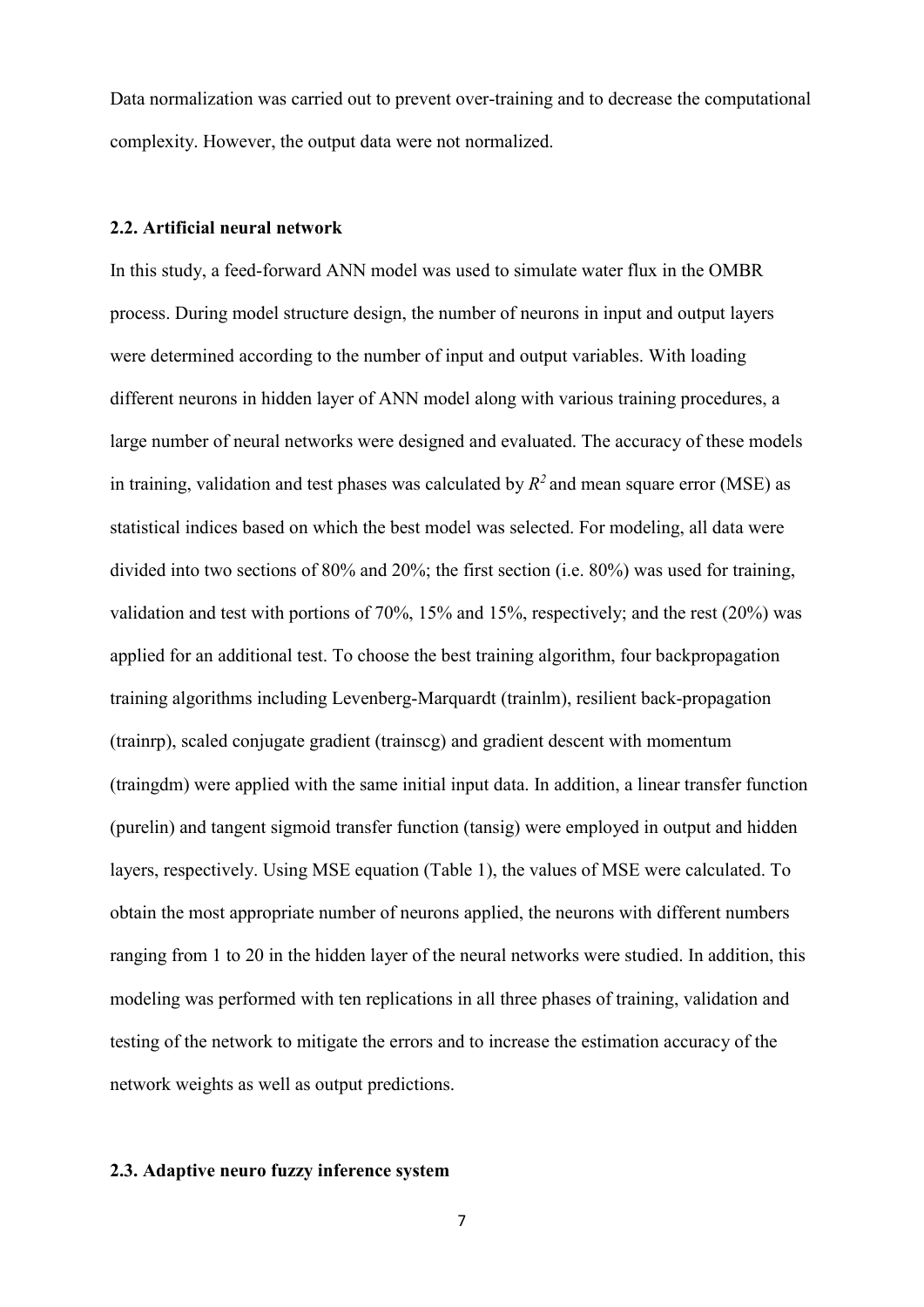The fuzzy system reasoning ability along with the ANN learning ability is combined by ANFIS. There are six layers in ANFIS structure including input, fuzzy, product and normalized, defuzzy, total output and output layers. There are adaptive nodes in the layers of defuzzy and fuzzy, for example, some of the applied factors in these adaptive nodes are verified at training stage. However, the nodes of the third and fourth layers, product and total output layer, are constant. The training procedure is the same as that in the ANN (Souza et al., 2018).

The function *genfis1* of Matlab with use of Gaussian (*gaussmf*), which is considered a membership function (MF), was applied to develop the fuzzy interference system for ANFIS. A hybrid optimization procedure, based on which the back-propagation algorithm is combined with the least-squares estimation, was applied to implement and simulate the network (Souza et al., 2018).

#### **2.4. Sensitivity analysis**

Garson (1991) first introduced sensitivity analysis as an equation-based procedure (equation 2), which is applied to evaluate the effective portion of various inputs on output. In ANN models, the importance of MLSS, EC and DO in water flux produced by CTA and TFC membranes in OMBR was assessed.

$$
Ij = \frac{\sum_{m=1}^{m=Nh} \left( \left( \frac{|W_{jm}^{ih}|}{\sum_{k=1}^{Ni} |W_{km}^{ih}|} \right) \times |W_{mn}^{ho}| \right)}{\sum_{k=1}^{k=Ni} \left\{ \sum_{m=1}^{m=Nh} \left( \frac{|W_{km}^{ih}|}{\sum_{k=1}^{Ni} |W_{km}^{ih}|} \right) \times |W_{mn}^{ho}| \right\}} \times 100
$$
 (2)

where  $I_i$ ,  $N_i$  and  $N_h$  are correspondingly the importance of parameter  $(\%)$ , number of input parameters, and number of hidden layer neuron; *W* is ANN weight; *m, k* and *n* are respectively the number of hidden neurons, the number of input parameters, and the number of output parameters; and *o, i and, h* are related to the output, hidden and output layers of ANN model (Baziar et al., 2017).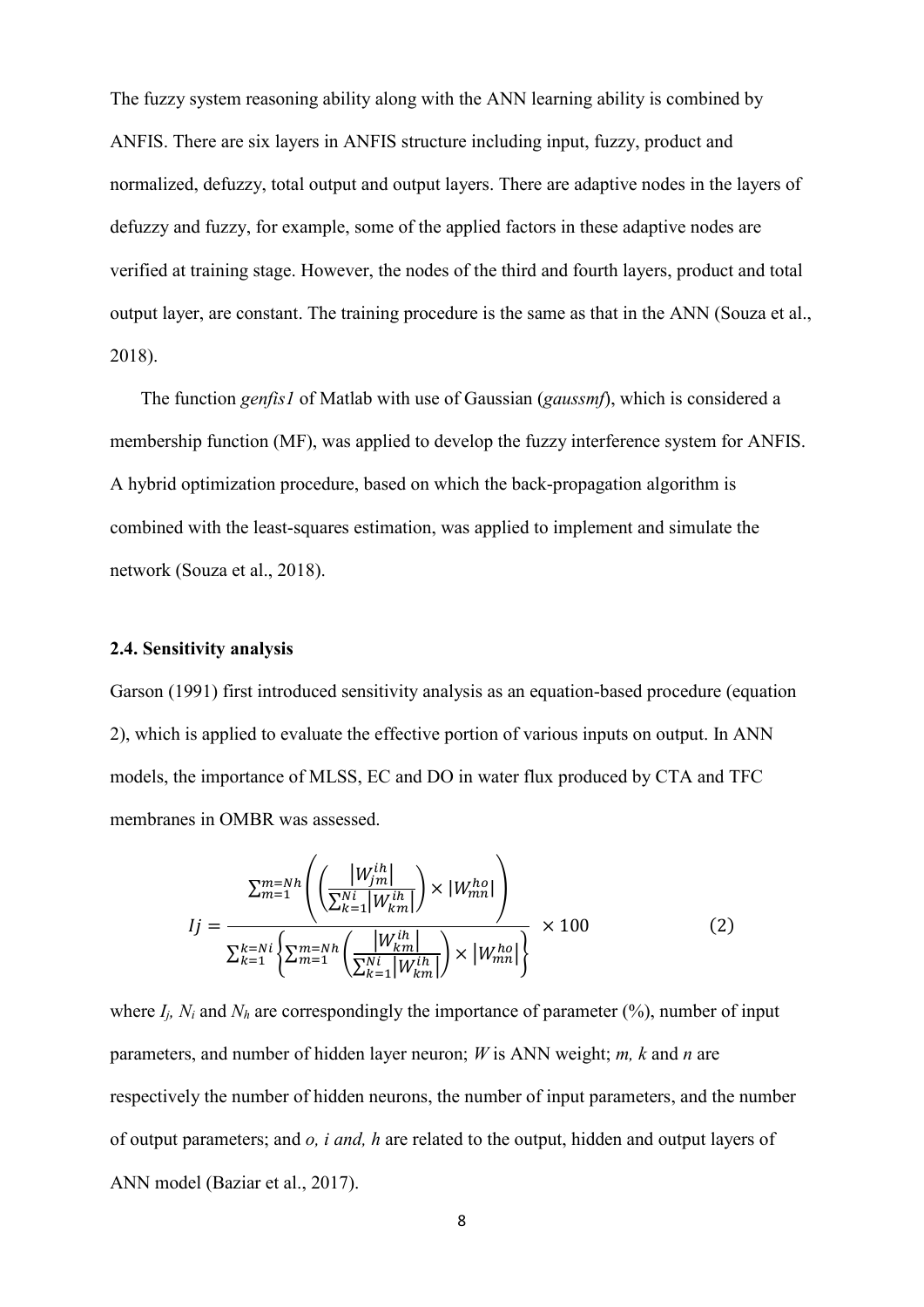In order to verify the key independent parameter in ANFIS models, three single parameter models were developed for each of the MLSS, DO and EC variables under the best conditions of the constructed models. The assessment of the constructed models was carried out using the  $R<sup>2</sup>$ , the value of which determined the importance of the relevant independent parameters.

## **2.5. Comparison of ANN and ANFIS models**

The root mean squared error (RMSE), *R*-squared ( $R^2$ ), adjusted  $R^2$  (Adj- $R^2$ ) and sum squared error (SSE) were applied to evaluate the goodness of fit and prediction accuracy of the developed models. As a principle, a model is deemed to be effective with high values of *R2*  and Adj-*R2* and small values of RMSE and SSE. The equations applied to calculate the mentioned statistical indices are listed in Table 1 (Hosseinzadeh et al., 2018; 2020). It is notable that all extracted data for CTA and TFC water flux were applied in comparison, which were 58 and 76 extracted experimental data points, respectively.

#### **3. Results and discussion**

# **3.1. ANN models of CTA and TFC water fluxes**

#### *3.1.1. Backpropagation training algorithm choice*

To obtain the best backpropagation training algorithm, the smaller the value of the MSE for each number of neurons in different training algorithms, the better the performance of the algorithms. Therefore, the trainlm was selected as the best one for ANN models of CTA and TFC performance.

# *3.1.2. Optimization of neuron number*

In order to optimize the number of neurons in ANN models, the neurons with the lowest MSE proportions were selected in all three phases of training, validation and testing (Yetilmezsoy and Demirel, 2008). According to the obtained results, the neurons with the number 11 in trainlm algorithm showed the smallest MSE, and hence were chosen as the best one for TFC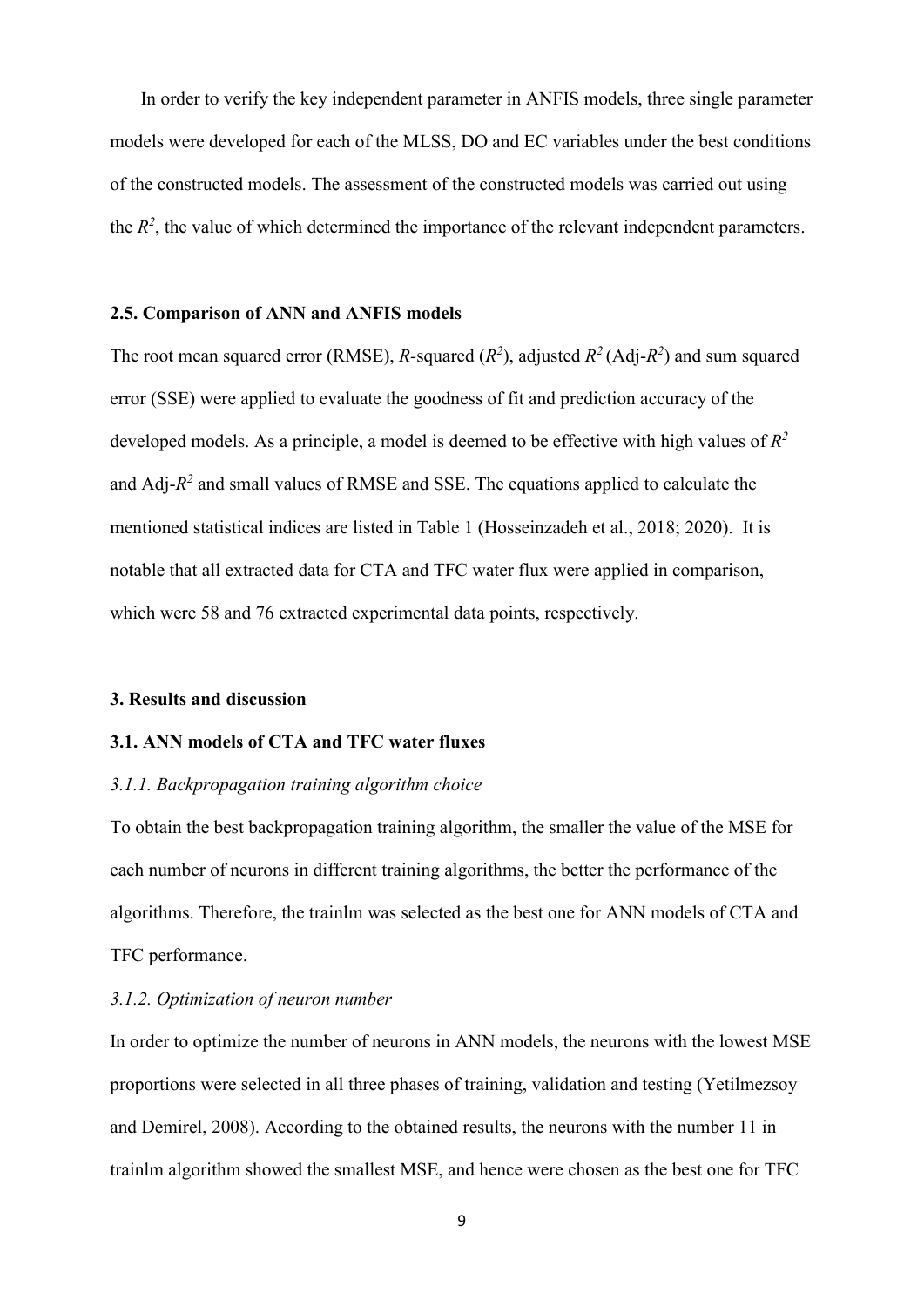membrane. Similarly, the neurons with the number 8 in trainlm algorithm showed the smallest MSE and were selected as the best one for CTA membrane. Therefore, the optimized topologies for ANN models of TFC and CTA were 4-11-1 and 4-8-1, in which the 4 and 1 are the number of neurons in input and output layers correspondingly.

#### *3.1.3. Model validation and test*

In total, 30% of the data were applied in validation and test phases (15% each). Using the ANN model and actual water flux data, the predicted water flux results were obtained by using equation 3. The obtained scatter plots (Figs 1 and 2), which depict the predicted values of the water flux versus the actual ones, demonstrate the correlation coefficient of these models in all three phases and for all data. As shown in Fig. 1, the *R2* values of the CTA membrane for three phases of training, validation and test were 0.9931, 0.9223 and 0.9440, respectively, while the  $R^2$  for the whole dataset was 0.9842. Fig. 2 shows the proportions of 0.9317, 0.9917, 0.9600 and 0.9411 were the *R2* of train, validation, test and all data models for TFC water flux correspondingly.

According to the obtained results, the constructed models can predict the proportions of TFC and CTA membranes water fluxes up to 94.1% and 98.42%, respectively. It is notable that the MSE proportions for training, validation and testing phases were 0.1833, 0.0351, and 0.1354 for TFC membrane and 0.0093, 0.0146 and 0.0595 for CTA membrane, respectively.

The ANN model for water flux prediction is shown in equation 3:

ANN equation =  $Purelin{W2 \times tansig(W1 \times [MLSS; DO; EC; Time] + b<sub>1</sub>) + b<sub>2</sub>}$  (3)

The equations for the best linear fit and  $R^2$  regarding the built ANN model for all data of water flux of CTA membrane are consecutively presented in equations 4 and 5:

$$
y = 1.0029x + 0.0052 \tag{4}
$$

$$
R^2 = 0.9842\tag{5}
$$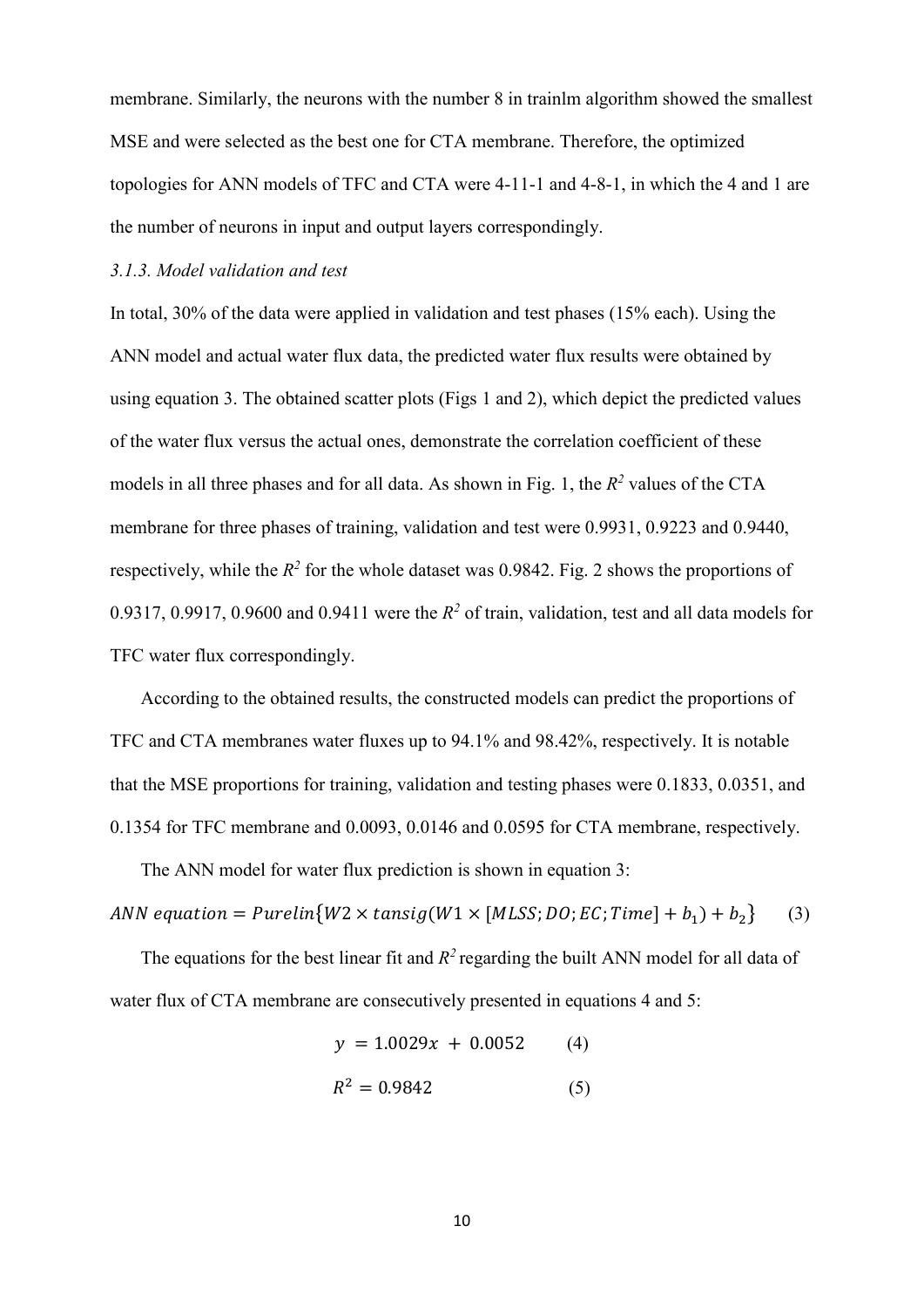where  $\nu$  and  $\chi$  are the predicted and actual values of water flux, respectively. The equations for the best linear fit and  $R^2$  regarding the built model of ANN for all data of water flux of TFC membrane are presented in equations 6 and 7:

$$
y = 0.9507x + 0.3151
$$
 (6)  

$$
R^2 = 0.9411
$$
 (7)

In addition, the additional tests were conducted to predict water flux produced by CTA and TFC membranes using ANN models. Based on the obtained results (Fig. 3), the  $R^2$  and MSE values were 0.9852 and 0.0301 for TFC membrane, and were 0.9730 and 0.2030 for CTA membrane, respectively.

In studying membrane fouling in an anoxic-aerobic MBR, Schmitt et al. (2018) showed high potential of ANN models with development of an ANN model with *R2* of 0.850 demonstrating that the developed ANN models in the present study take advantage of greater prediction strength (Schmitt et al., 2018). In another study, Tsompanas et al. (2019) applied the ANN to simulate the polarization of cylindrical microbial fuel cells (MFC) with two different types of membranes and electrode configurations and predict the voltage as an MFC output. The final developed ANN model possessed a topology of 4-10-1 exhibited *R2* of 0.9932 (Tsompanas et al., 2019). These promising prediction strengths of the ANN models in different studies reported as well as the present study demonstrate that the ANN is able to model a wide range of processes effectively.

## **3.2. ANFIS models of water fluxes in CTA and TFC membranes**

Regarding the fact that in comparison to the structure of Mamdani fuzzy inference system (FIS), the Sugeno FIS demonstrates better performance in mathematical datasets; therefore, the latter one was applied in the present work to model the water flux in OMBR. In this method, the hybrid neural network optimization procedure was applied to model the response variable in both CTA and TFC membranes.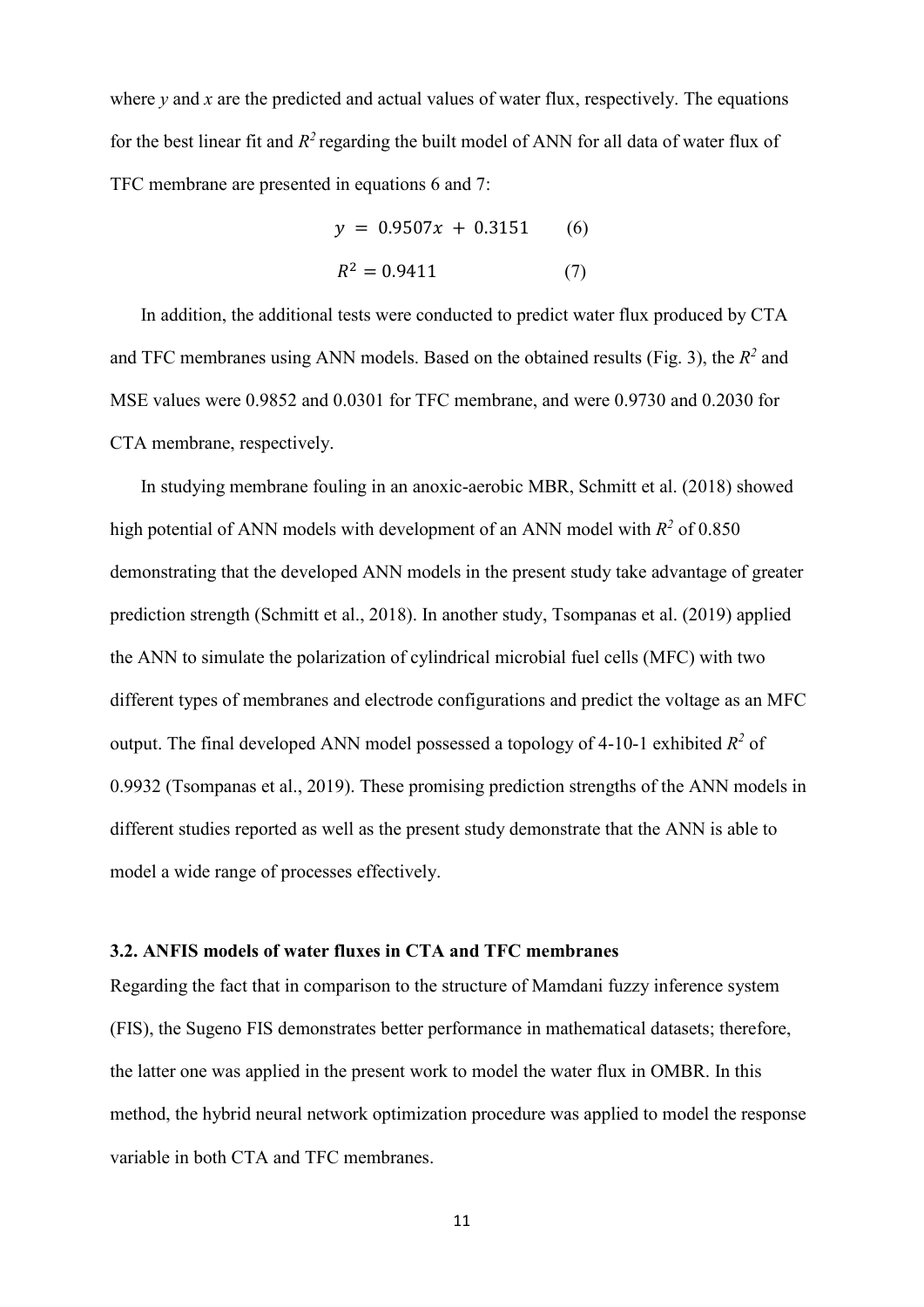In this study, 80% and 20% of all data were used for training and testing correspondingly. Figs 4 and 5 show the train and test outputs of ANFIS models in water flux models of both TFC and CTA membranes.  $R^2$  of the train and test datasets for developed ANFIS models were 0.9816 and 0.9625 for TFC membrane and MSE of these models were 0.044 and 0.150 respectively. This statistical parameter  $(R^2)$  for the constructed ANFIS model of CTA water flux was 0.9836 and 0.9934, and the MSE of the train and test datasets models was 0.016 and 0.009 correspondingly. The FIS generalization capacity is assessed by the testing data at each epoch. Error sizes of training and testing phases, which are representative of mapping function compatibility in ANFIS are shown in Figs 4 and 5. In fact, this parameter demonstrates the differences between experimental and predicted results. Besides, the membership function factors (MFFs) were adjusted somewhat to mimic well with the actual results during this modeling procedure.

Different MF types including triangular (trimf), Gaussian (gassmf), generalized bellshaped (gbellmf), and trapezoidal (trapmf) were investigated to construct the best ANFIS models. Based on the results, two MF types of gaussmf and trapmf were selected as the best models for TFC and CTA membranes, respectively. It is worth highlighting that two membership functions were assigned for each input variable to apply fuzzy rules under all the mentioned MF types. Besides, the output MF of the models were evaluated in two linear and constant forms. The obtained results for TFC and CTA membranes models are exhibited in Tables 2 and 3 respectively.

As can be seen in Tables 2 and 3, there was a high dependence between the training and testing errors and the optimization procedures and MF of the variables (input and output). The obtained residual errors for these procedures in TFC and CTA ANFIS models as well as the actual and predicted proportions of water flux are depicted in Figs 4 and 5. As observed in Tables 2 and 3, the gaussmf and trapmf from the hybrid optimization procedure with the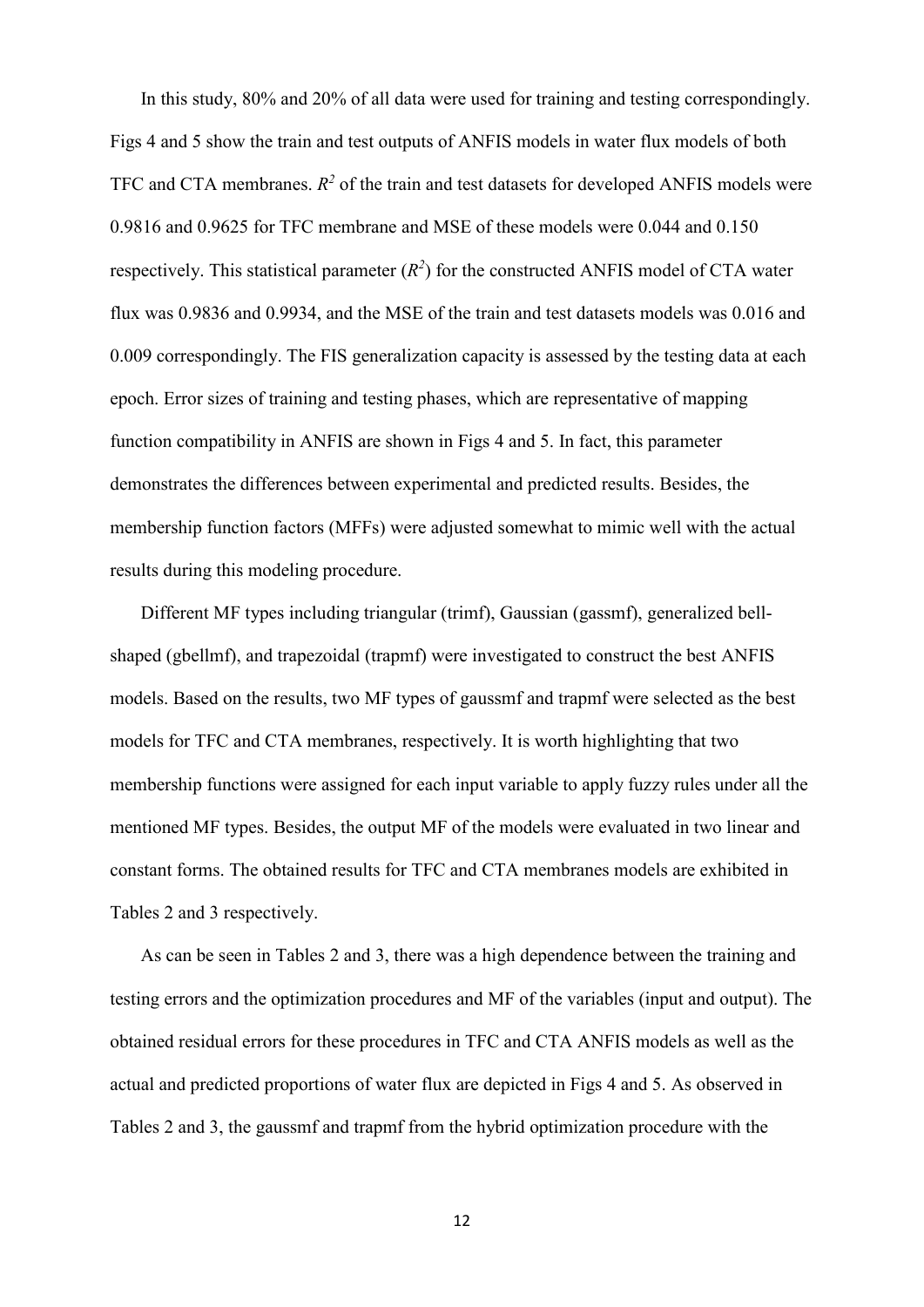output type of linear were the best compatible MF for TFC and CTA membranes water fluxes, respectively.

Vural et al. (2009) studied the prediction strength of ANFIS model for the performance of a proton exchange membrane applied in an MFC. The developed ANFIS model could predict the produced voltage of the MFC with  $R^2$  of 0.9894 and RMSE of 0.015 (Vural et al., 2009). Furthermore, Rahimzadeh et al. (2016) modelled the permeate volume of a membrane process by which water and oil were separated. According to the reported results, the developed ANFIS model by three inputs including time, the concentration of oil and transmembrane pressure could predict the permeate volume with high accuracy  $(R^2 = 0.99)$ . Therefore, as most of the reported results, the developed ANFIS models in the present study demonstrated promising prediction strength.

#### **3.3. Sensitivity analysis**

# *3.3.1. Sensitivity analysis of ANN models*

The importance of different effective independent variables like MLSS, DO, and EC in the ANN models of water flux of TFC and CTA membranes in the OMBR was analyzed by the sensitivity analysis. The connection weights of the constructed models were used by this approach. The matrix of the neural network weights for the TFC and CTA membrane water fluxes achieved is presented in Tables 4 and 5 correspondingly.

According to Fig. 6, all mixed liquor EC, DO and MLSS show significant importance in response to variables in both CTA and TFC membranes. Nevertheless, the greatest proportions of effectiveness belonged to the mixed liquor EC in both membranes with values of 48% and 42%, respectively. While, MLSS and DO were known as the second effective parameter for these two membranes with 35% and 34%, respectively.

## *3.3.2. Sensitivity analysis of ANFIS models*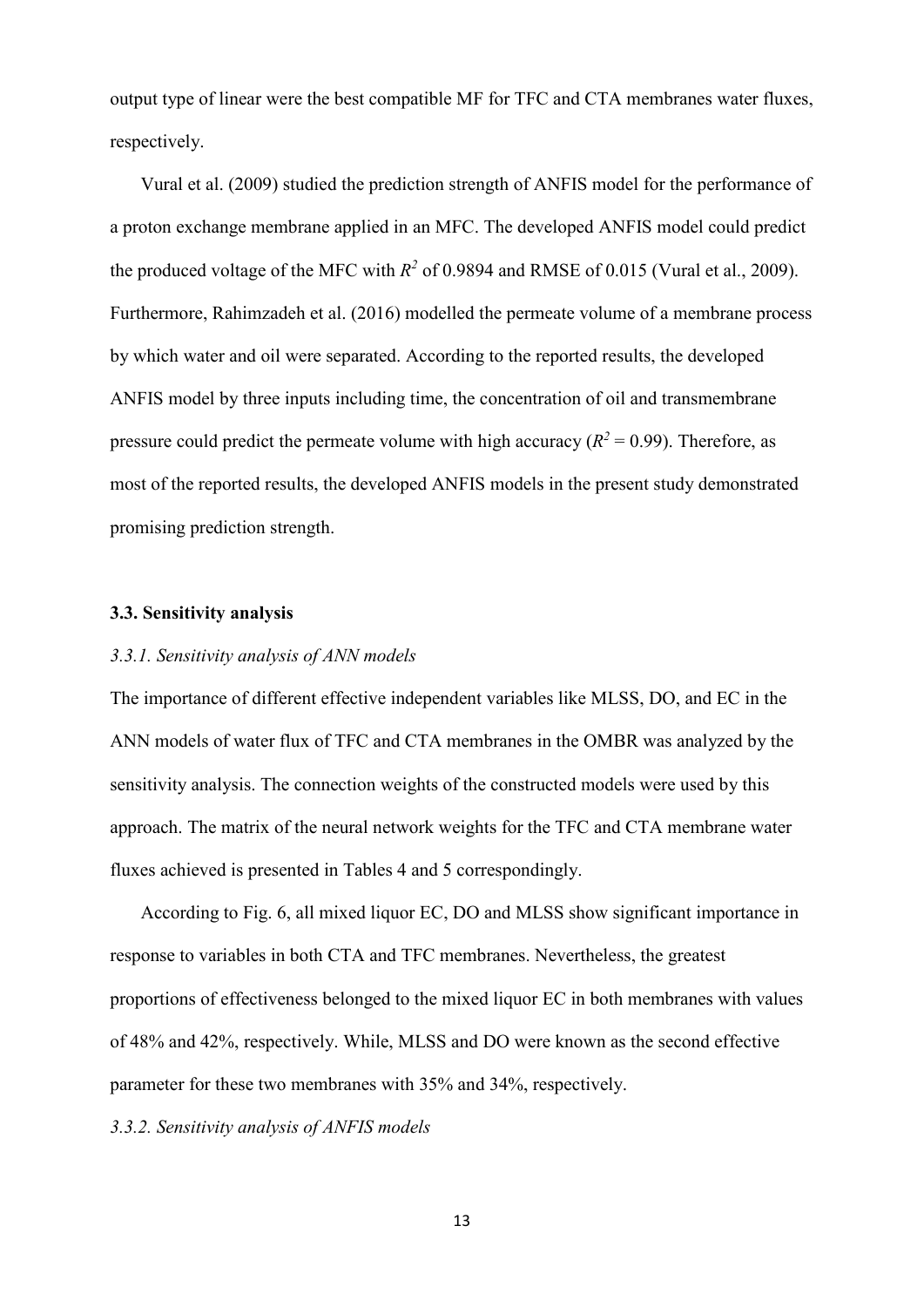With each of the EC, DO and MLSS inputs, the ANFIS models were developed under the best conditions. Based on the results obtained for CTA membrane, the  $R^2$  values of the single parameter models based on MLSS, DO and EC were 0.768, 0.444 and 0.230 consecutively. In comparison, the  $R^2$  values for TFC membrane were 0.715, 0.326 and 0.250 based on EC, MLSS and DO as input parameter, respectively.

According to the results obtained, all of the parameters (EC, DO, MLSS) showed considerable effects on the output. For TFC membrane, the most important parameter was the mixed liquor EC with  $R^2$  of 0.715 followed by MLSS with  $R^2$  of 0.326. While for CTA membrane, the most important parameter was MLSS, followed by DO and mixed liquor EC. The differences between the sensitivity analysis results of these two models can be related to the dispersion of the data for each factor. Data dispersion can cause induce different effects to response prediction in these two analysis processes owing to their different natures. Therefore, according to the results of these sensitivity analyses performed by ANN and ANFIS models, the mixed liquor EC appears to be the most important factor for both type of membranes.

#### **3.4. Comparison of ANN and ANFIS models**

The strengths of the developed ANN and ANFIS models for prediction of water flux produced by CTA and TFC membranes in OMBR processes were compared using the RMSE,  $R<sup>2</sup>$ , Adj- $R<sup>2</sup>$  and SSE. In contrast to the input data, the output data were not normalized, the obtained errors are on an actual scale. Figs 1-5 exhibit the actual and predicted values of the water flux by both CTA and TFC membranes under different conditions. In addition, the obtained values of the aforementioned statistical indices for the developed models are presented in Table 6.

Based on the statistical errors like SSE and RMSE, slightly greater deviation is demonstrated in ANN models predictions compared with the ANFIS ones. In addition, the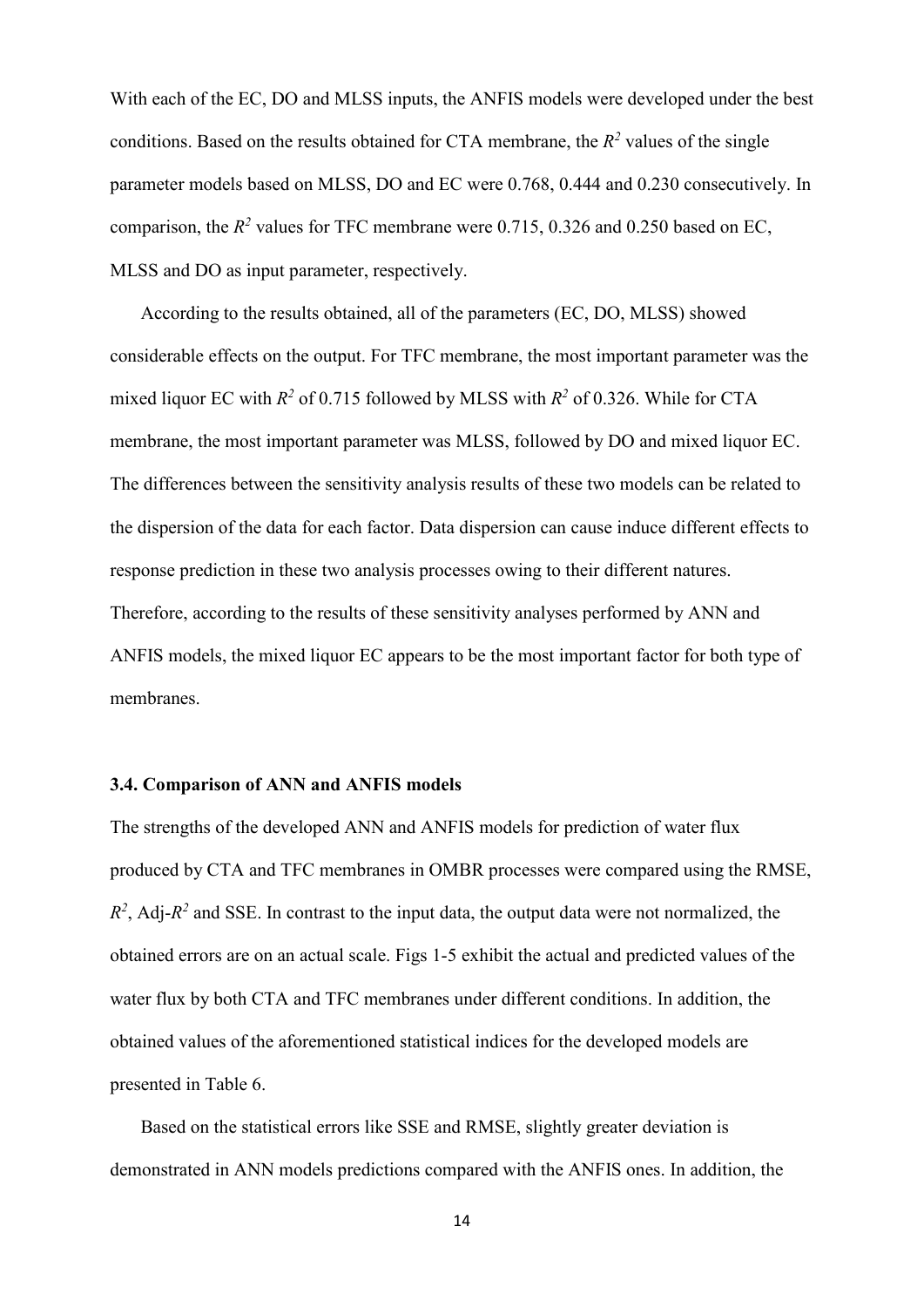values of the  $R^2$  and Adj- $R^2$  demonstrated that the developed ANFIS models mimic the water flux trend in both CTA and TFC membranes slightly better than the ANN models. In general, both the ANN and ANFIS models predictions for the water flux of these membranes fitted well with the experimental data. Dashti et al. (2018) modeled the performance of a H<sub>2</sub>selective nano-composite membrane in separation of  $H_2$  from CH<sub>4</sub>, CO<sub>2</sub> and C<sub>3</sub>H<sub>8</sub> using different types of models. Their obtained results demonstrated that the developed ANFIS and ANN models with  $R^2$  of 0.9990 and 0.9994 had almost similar performances. In contrast to the present study, the developed ANN models demonstrated a little better performance than the ANFIS model (Dashti et al., 2018). In another study, Rahmanian et al (2012) compared the strength of ANN and ANFIS models in prediction of lead ions separation from aqueous solutions. The constructed ANFIS models could predict the permeate volume and rejection with  $R^2$  0f 0.976 and 0.992, respectively. These  $R^2$  values for ANN models were 0.925 and 0.981 correspondingly, which are so close to the obtained prediction strength of the built models in the present study (Rahmanian et al., 2012).

#### **4. Conclusions**

OMBR is gaining popularity as a membrane technology for water and wastewater treatment, but the decrease of water flux in OMBR is a key challenge to overcome. The present study focused on modeling the water flux by using ANFIS and ANN models in the OMBRs with TFC and CTA membranes. Four different datasets were extracted from published research studies and applied to develop computer models under various operating conditions. According to the sensitivity analysis, mixed liquor EC was shown as the most important parameter in most of the tests. In addition, four statistical indices including RMSE, SSE, Adj- $R^2$  and  $R^2$  were used to compare the developed models, with the ANFIS models demonstrating better prediction strength than ANN.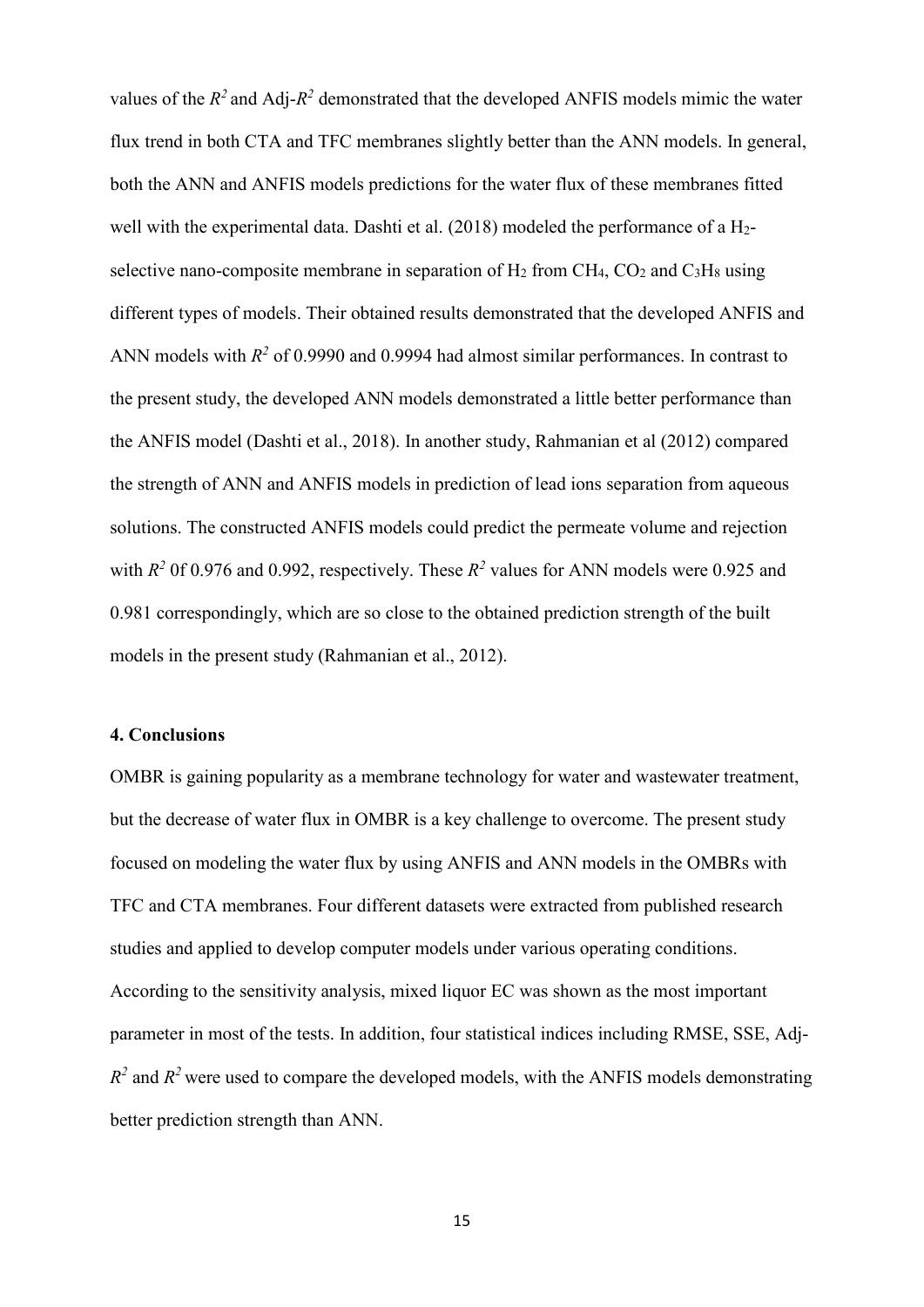# **Appendix: Supplementary Information**

E-supplementary data of this work can be found in online version of the paper.

## **Acknowledgments**

The authors would like to express their sincere appreciation of the University of Technology Sydney for a PhD scholarship.

# **References**

- 1. Aftab, B., Khan, S.J., Maqbool, T., Hankins, N.P., 2017. Heavy metals removal by osmotic membrane bioreactor (OMBR) and their effect on sludge properties. Desalination, 403, 117-127.
- 2. Arjmandi, M., Peyravi, M., Altaee, A., Arjmandi, A., Pourafshari Chenar, M., Jahanshahi, M., Binaeian, E., 2020. A state-of-the-art protocol to minimize the internal concentration polarization in forward osmosis membranes. Desalination, 480, 114355.
- 3. Baziar, M., Azari, A., Karimaei, M., Gupta, V.K., Agarwal, S., Sharafi, K., Maroosi, M., Shariatifar, N., Dobaradaran, S., 2017. MWCNT-Fe3O4 as a superior adsorbent for microcystins LR removal: Investigation on the magnetic adsorption separation, artificial neural network modeling, and genetic algorithm optimization. J. Mol. Liq., 241, 102-113.
- 4. Bunani, S., Arda, M., Kabay, N., 2018. Effect of operational conditions on post-treatment of RO permeate of geothermal water by using electrodeionization (EDI) method. Desalination, 431, 100-105.
- 5. Cai, W., Liu, Y., 2016. Enhanced membrane biofouling potential by on-line chemical cleaning in membrane bioreactor. J. Membr. Sci., 511, 84-91.
- 6. Chen, Y., Shen, L., Li, R., Xu, X., Hong, H., Lin, H., Chen, J., 2020a. Quantification of interfacial energies associated with membrane fouling in a membrane bioreactor by using BP and GRNN artificial neural networks. J. Colloid Interf. Sci., 565, 1-10.
- 7. Chen, Y., Teng, J., Liao, B.Q., Li, R., Lin, H., 2020b. Molecular insights into the impacts of iron(III) ions on membrane fouling by alginate. Chemosphere, 242, 125232.
- 8. Cornelissen, E.R., Harmsen, D., de Korte, K.F., Ruiken, C.J., Qin, J.J., Oo, H., Wessels, L.P., 2008. Membrane fouling and process performance of forward osmosis membranes on activated sludge. J. Membr. Sci., 319(1), 158-168.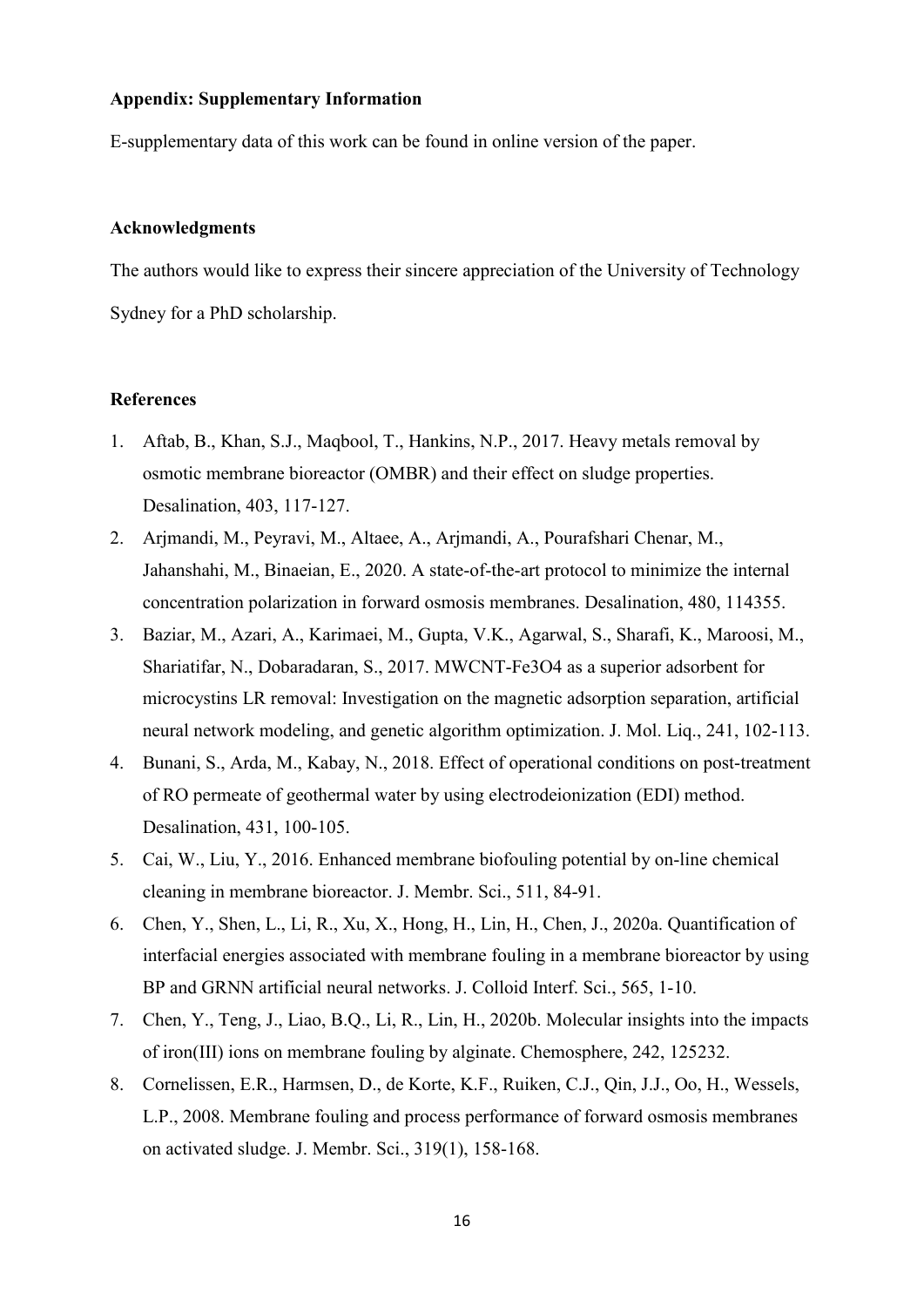- 9. Dashti, A., Harami, H.R., Rezakazemi, M., 2018. Accurate prediction of solubility of gases within H2-selective nanocomposite membranes using committee machine intelligent system. Int. J. Hydrogen Energ., 43(13), 6614-6624.
- 10. Fenu, A., Roels, J., Wambecq, T., De Gussem, K., Thoeye, C., De Gueldre, G., Van De Steene, B., 2010. Energy audit of a full scale MBR system. Desalination, 262(1), 121- 128.
- 11. Garson, G.D., 1991. Interpreting neural-network connection weights. AI Expert, 6, 46– 51.
- 12. González, E., Díaz, O., Vera, L., Rodríguez-Gómez, L.E., Rodríguez-Sevilla, J., 2018. Feedback control system for filtration optimisation based on a simple fouling model dynamically applied to membrane bioreactors. J. Membr. Sci., 552, 243-252.
- 13. Guo, X., Fan, S., Hu, Y., Fu, X., Shao, H., Zhou, Q., 2019. A novel membrane biofouling mitigation strategy of D-amino acid supported by polydopamine and halloysite nanotube. J. Membr. Sci., 579, 131-140.
- 14. Hosseinzadeh, A., Baziar, M., Alidadi, H., Zhou, J.L., Altaee, A., Najafpoor, A.A., Jafarpour, S., 2020. Application of artificial neural network and multiple linear regression in modeling nutrient recovery in vermicompost under different conditions. Bioresour. Technol., 303, 122926.
- 15. Hosseinzadeh, A., Najafpoor, A.A., Jafari, A.J., Jazani, R.K., Baziar, M., Bargozin, H., Piranloo, F.G., 2018. Application of response surface methodology and artificial neural network modeling to assess non-thermal plasma efficiency in simultaneous removal of BTEX from waste gases: Effect of operating parameters and prediction performance. Process Saf. Environ. Prot., 119, 261-270.
- 16. Ibrar, I., Altaee, A., Zhou, J.L., Naji, O., Khanafer, D., 2020. Challenges and potentials of forward osmosis process in the treatment of wastewater. Crit. Rev. Environ. Sci. Technol. doi.org/10.1080/10643389.2019.1657762.
- 17. Johir, M.A.H., George, J., Vigneswaran, S., Kandasamy, J., Sathasivan, A., Grasmick, A., 2012. Effect of imposed flux on fouling behavior in high rate membrane bioreactor. Bioresour. Technol., 122, 42-49.
- 18. Karkhanechi, H., Takagi, R., Matsuyama, H., 2014. Enhanced antibiofouling of RO membranes via polydopamine coating and polyzwitterion immobilization. Desalination, 337, 23-30.
- 19. Kochkodan, V., Hilal, N., 2015. A comprehensive review on surface modified polymer membranes for biofouling mitigation. Desalination, 356, 187-207.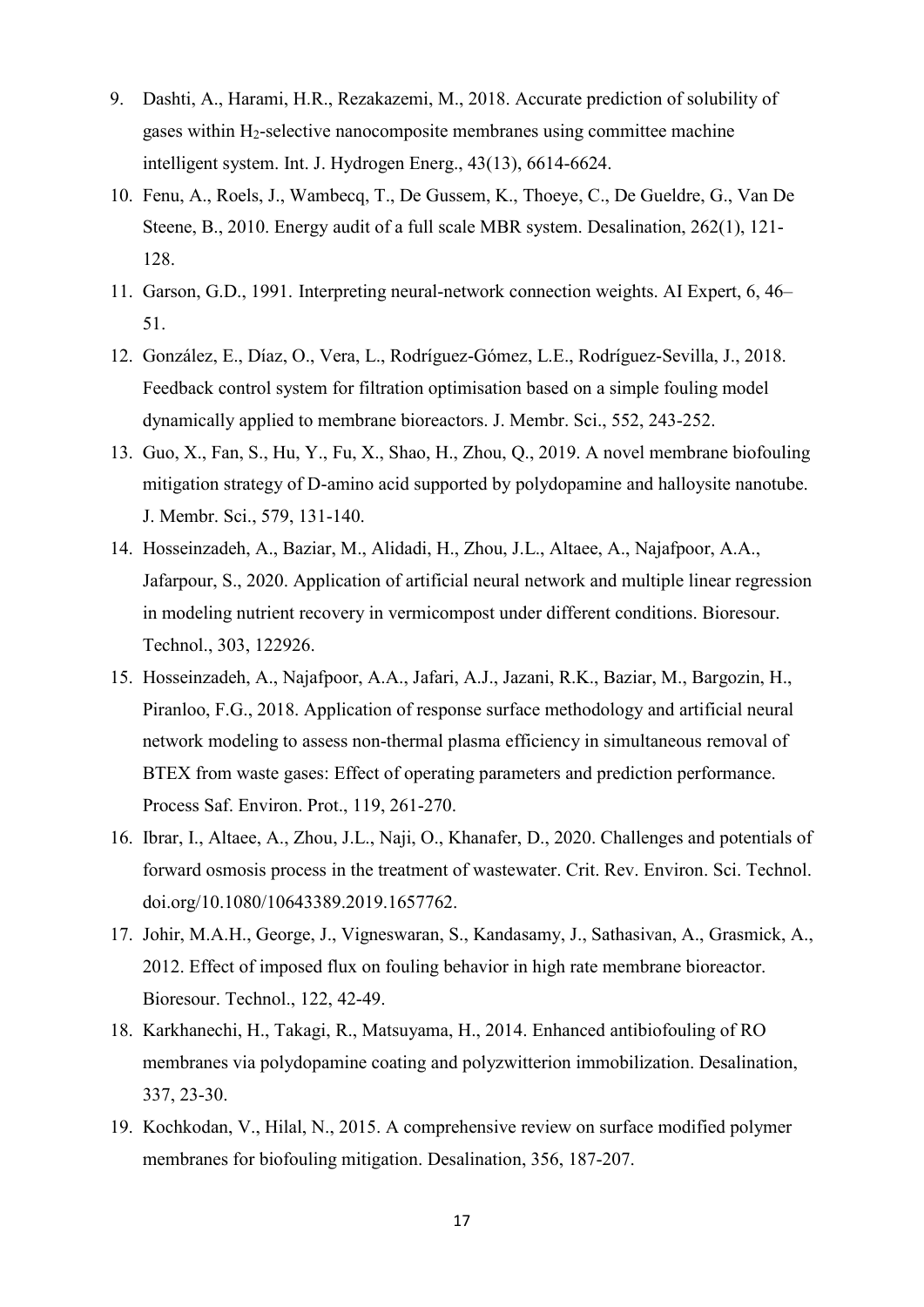- 20. Kwan, S.E., Bar-Zeev, E., Elimelech, M., 2015. Biofouling in forward osmosis and reverse osmosis: Measurements and mechanisms. J. Membr. Sci., 493, 703-708.
- 21. Le-Clech, P., Jefferson, B., Judd, S.J., 2003. Impact of aeration, solids concentration and membrane characteristics on the hydraulic performance of a membrane bioreactor. J. Membr. Sci., 218(1), 117-129.
- 22. Linares, R.V., Li, Z., Yangali-Quintanilla, V., Li, Q., Vrouwenvelder, J.S., Amy, G.L., Ghaffour, N., 2016. Hybrid SBR–FO system for wastewater treatment and reuse: Operation, fouling and cleaning. Desalination, 393, 31-38.
- 23. Liu, H., Gu, J., Wang, S., Zhang, M., Liu, Y., 2020. Performance, membrane fouling control and cost analysis of an integrated anaerobic fixed-film MBR and reverse osmosis process for municipal wastewater reclamation to NEWater-like product water. J. Membr. Sci., 593, 117442.
- 24. Luo, W., Arhatari, B., Gray, S.R., Xie, M., 2018. Seeing is believing: Insights from synchrotron infrared mapping for membrane fouling in osmotic membrane bioreactors. Water Res., 137, 355-361.
- 25. Luo, W., Hai, F.I., Kang, J., Price, W.E., Nghiem, L.D., Elimelech, M. 2015. The role of forward osmosis and microfiltration in an integrated osmotic-microfiltration membrane bioreactor system. Chemosphere, 136, 125-132.
- 26. Pathak, N., Li, S., Kim, Y., Chekli, L., Phuntsho, S., Jang, A., Ghaffour, N., Leiknes, T., Shon, H.K., 2018. Assessing the removal of organic micropollutants by a novel baffled osmotic membrane bioreactor-microfiltration hybrid system. Bioresour. Technol., 262, 98-106.
- 27. Rahimzadeh, A., Ashtiani, F.Z., Okhovat, A., 2016. Application of adaptive neuro-fuzzy inference system as a reliable approach for prediction of oily wastewater microfiltration permeate volume. J. Environ. Chem. Eng., 4(1), 576-584.
- 28. Rahmanian, B., Pakizeh, M., Mansoori, S.A.A., Esfandyari, M., Jafari, D., Maddah, H., Maskooki, A., 2012. Prediction of MEUF process performance using artificial neural networks and ANFIS approaches. J. Taiwan Inst. Chem. Eng., 43(4), 558-565.
- 29. Rego, A.S.C., Valim, I.C., Vieira, A.A.S., Vilani, C., Santos, B.F., 2018. Optimization of sugarcane bagasse pretreatment using alkaline hydrogen peroxide through ANN and ANFIS modelling. Bioresour. Technol., 267, 634-641.
- 30. Sargolzaei, J., Haghighi Asl, M., Hedayati Moghaddam, A., 2012. Membrane permeate flux and rejection factor prediction using intelligent systems. Desalination, 284, 92-99.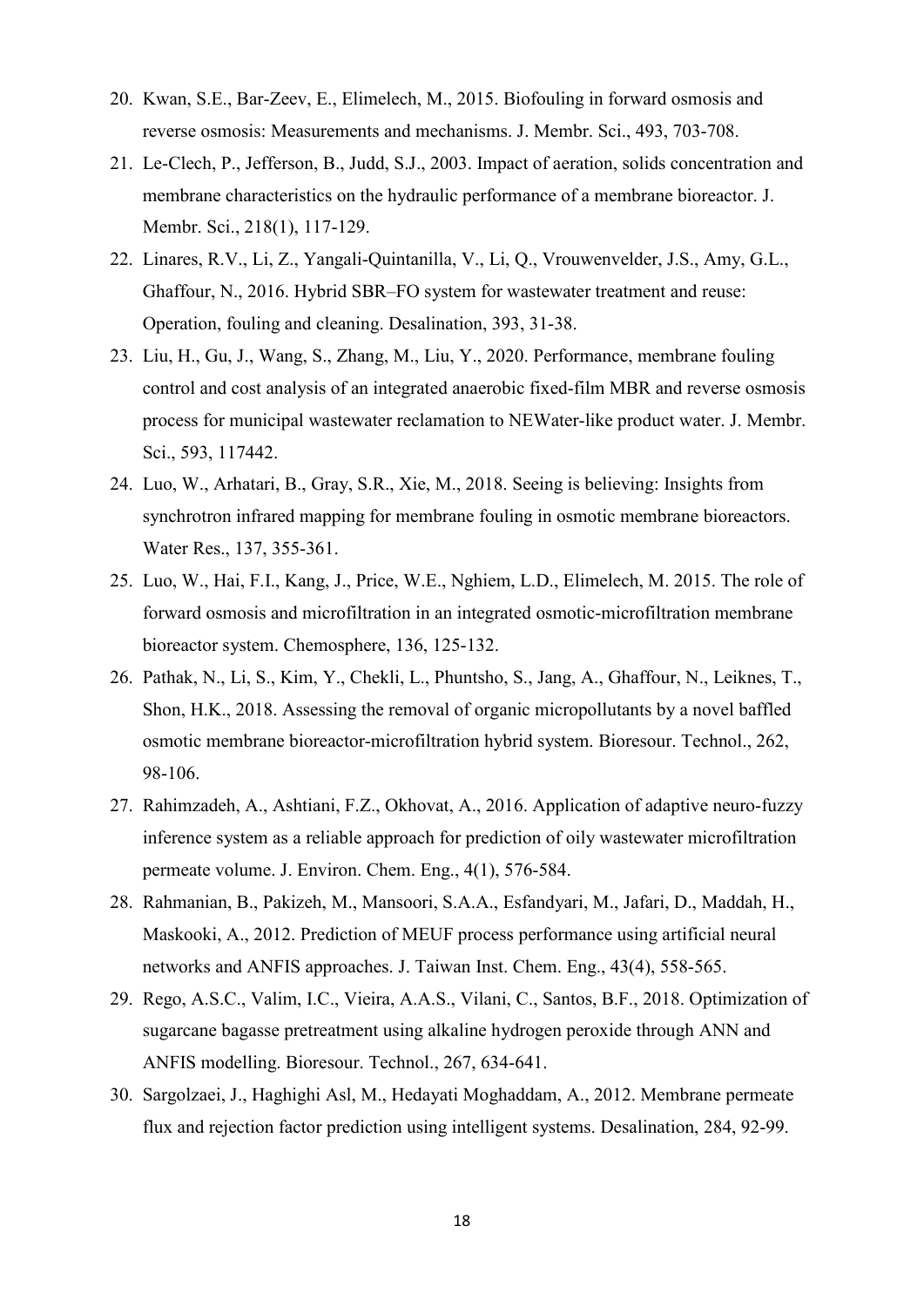- 31. Schmitt, F., Banu, R., Yeom, I.-T., Do, K.-U., 2018. Development of artificial neural networks to predict membrane fouling in an anoxic-aerobic membrane bioreactor treating domestic wastewater. Biochem. Eng. J., 133, 47-58.
- 32. She, Q., Wang, R., Fane, A.G., Tang, C.Y., 2016. Membrane fouling in osmotically driven membrane processes: A review. J. Membr. Sci., 499, 201-233.
- 33. Souza, P.R., Dotto, G.L., Salau, N.P.G., 2018. Artificial neural network (ANN) and adaptive neuro-fuzzy interference system (ANFIS) modelling for nickel adsorption onto agro-wastes and commercial activated carbon. J. Environ. Chem. Eng., 6(6), 7152-7160.
- 34. Stoller, M., De Caprariis, B., Cicci, A., Verdone, N., Bravi, M., Chianese, A., 2013. About proper membrane process design affected by fouling by means of the analysis of measured threshold flux data. Sep. Purif. Technol., 114, 83-89.
- 35. Sun, X.F., Qin, J., Xia, P.F., Guo, B.B., Yang, C.M., Song, C., Wang, S.G., 2015. Graphene oxide–silver nanoparticle membrane for biofouling control and water purification. Chem. Eng. J., 281, 53-59.
- 36. Tijing, L.D., Woo, Y.C., Choi, J.S., Lee, S., Kim, S.H., Shon, H.K., 2015. Fouling and its control in membrane distillation—A review. J. Membr. Sci., 475, 215-244.
- 37. Tow, E.W., Warsinger, D.M., Trueworthy, A.M., Swaminathan, J., Thiel, G.P., Zubair, S.M., Myerson, A.S., Lienhard V.J.H., 2018. Comparison of fouling propensity between reverse osmosis, forward osmosis, and membrane distillation. J. Membr. Sci., 556, 352- 364.
- 38. Tran, V.H., Lim, S., Han, D.S., Pathak, N., Akther, N., Phuntsho, S., Park, H., Shon, H.K., 2019. Efficient fouling control using outer-selective hollow fiber thin-film composite membranes for osmotic membrane bioreactor applications. Bioresour. Technol., 282, 9-17.
- 39. Tsompanas, M.A., You, J., Wallis, L., Greenman, J., Ieropoulos, I., 2019. Artificial neural network simulating microbial fuel cells with different membrane materials and electrode configurations. J. Power Sources, 436, 226832.
- 40. Vural, Y., Ingham, D.B., Pourkashanian, M., 2009. Performance prediction of a proton exchange membrane fuel cell using the ANFIS model. Int. J. Hydrogen Energ., 34(22), 9181-9187.
- 41. Wang, X., Chang, V.W.C., Tang, C.Y., 2016. Osmotic membrane bioreactor (OMBR) technology for wastewater treatment and reclamation: Advances, challenges, and prospects for the future. J. Membr. Sci., 504, 113-132.